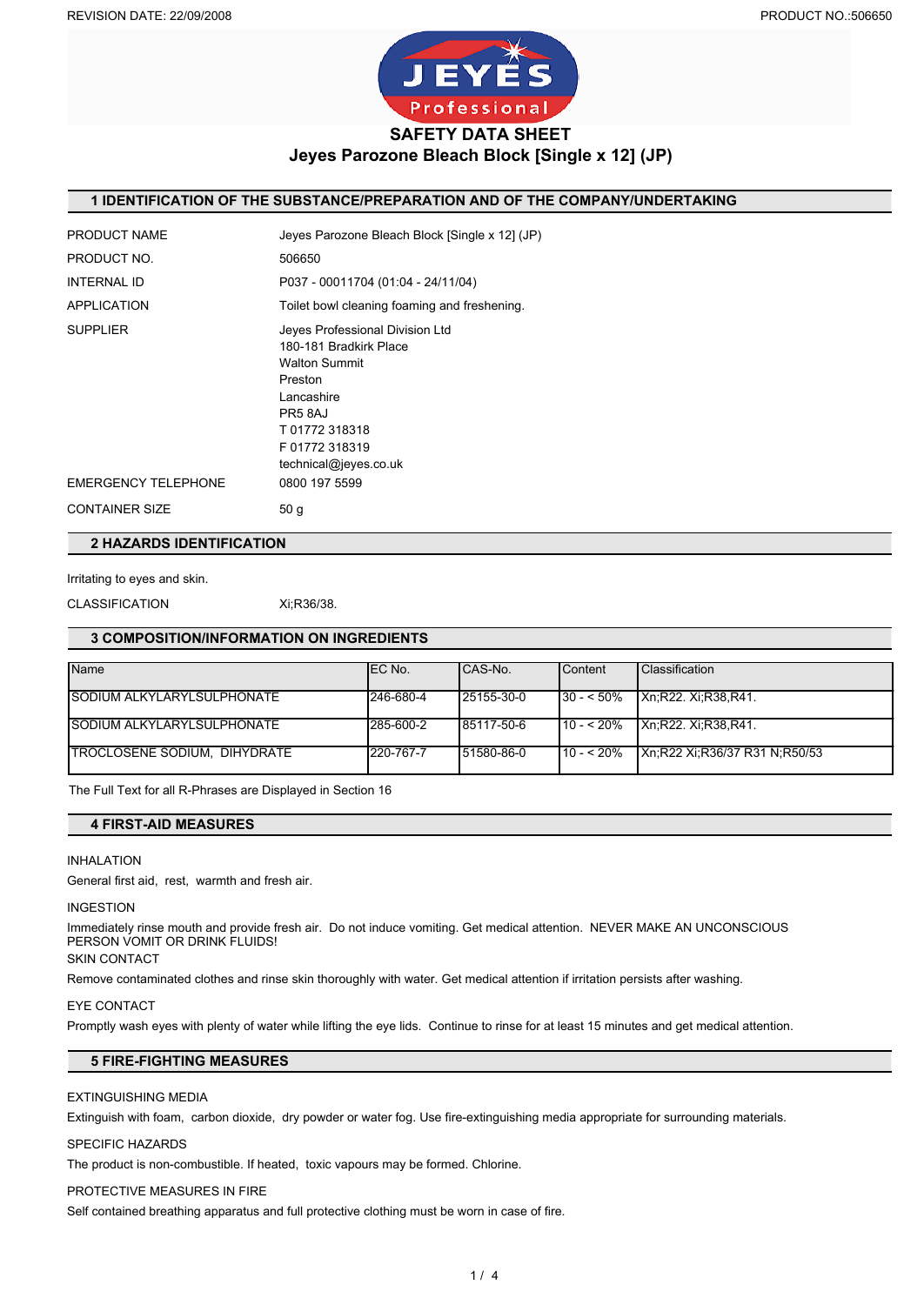## **Jeyes Parozone Bleach Block [Single x 12] (JP)**

## **6 ACCIDENTAL RELEASE MEASURES**

#### PERSONAL PRECAUTIONS

Avoid contact with skin and eyes. For personal protection, see section 8.

#### SPILL CLEAN UP METHODS

Wear necessary protective equipment. Small Spillages No specific clean-up procedure noted. Large Spillages Collect spillage with shovel, broom or the like and reuse, if possible. Prevent discharge of larger quantity to drain. For waste disposal, see section 13.

#### **7 HANDLING AND STORAGE**

#### USAGE PRECAUTIONS

Read and follow manufacturer's recommendations. Avoid contact with skin and eyes.

#### STORAGE PRECAUTIONS

Keep away from food, drink and animal feeding stuffs. Store in closed original container at temperatures between 0°C and 30°C. Store away from Acids.

#### **8 EXPOSURE CONTROLS/PERSONAL PROTECTION**

HAND PROTECTION

For prolonged or repeated skin contact use suitable protective gloves. Rubber gloves are recommended.

EYE PROTECTION

Wear approved, tight fitting safety glasses where splashing is probable.

#### HYGIENE MEASURES

Wash hands after handling.

## **9 PHYSICAL AND CHEMICAL PROPERTIES**

| <b>APPEARANCE</b>        | Solid                     |
|--------------------------|---------------------------|
| <b>COLOUR</b>            | White / off-white         |
| <b>ODOUR</b>             | Slight odour Chlorine.    |
| <b>SOLUBILITY</b>        | Soluble in water (slowly) |
| pH-VALUE, CONC. SOLUTION | $6.0 - 8.0$               |

## **10 STABILITY AND REACTIVITY**

**STABILITY** 

Stable under normal temperature conditions and recommended use.

CONDITIONS TO AVOID

Avoid contact with acids.

HAZARDOUS DECOMPOSITION PRODUCTS Chlorine.

## **11 TOXICOLOGICAL INFORMATION**

#### INGESTION

Irritating. May cause nausea, stomach pain and vomiting.

## SKIN CONTACT

Skin irritation is not anticipated when used normally.

EYE CONTACT

Irritating to eyes.

## **12 ECOLOGICAL INFORMATION**

#### **ECOTOXICITY**

Little danger to the environment. The product contains substances which are toxic to aquatic organisms and which may cause long term adverse effects in the aquatic environment.

### **13 DISPOSAL CONSIDERATIONS**

#### GENERAL INFORMATION

When handling waste, consideration should be made to the safety precautions applying to handling of the product.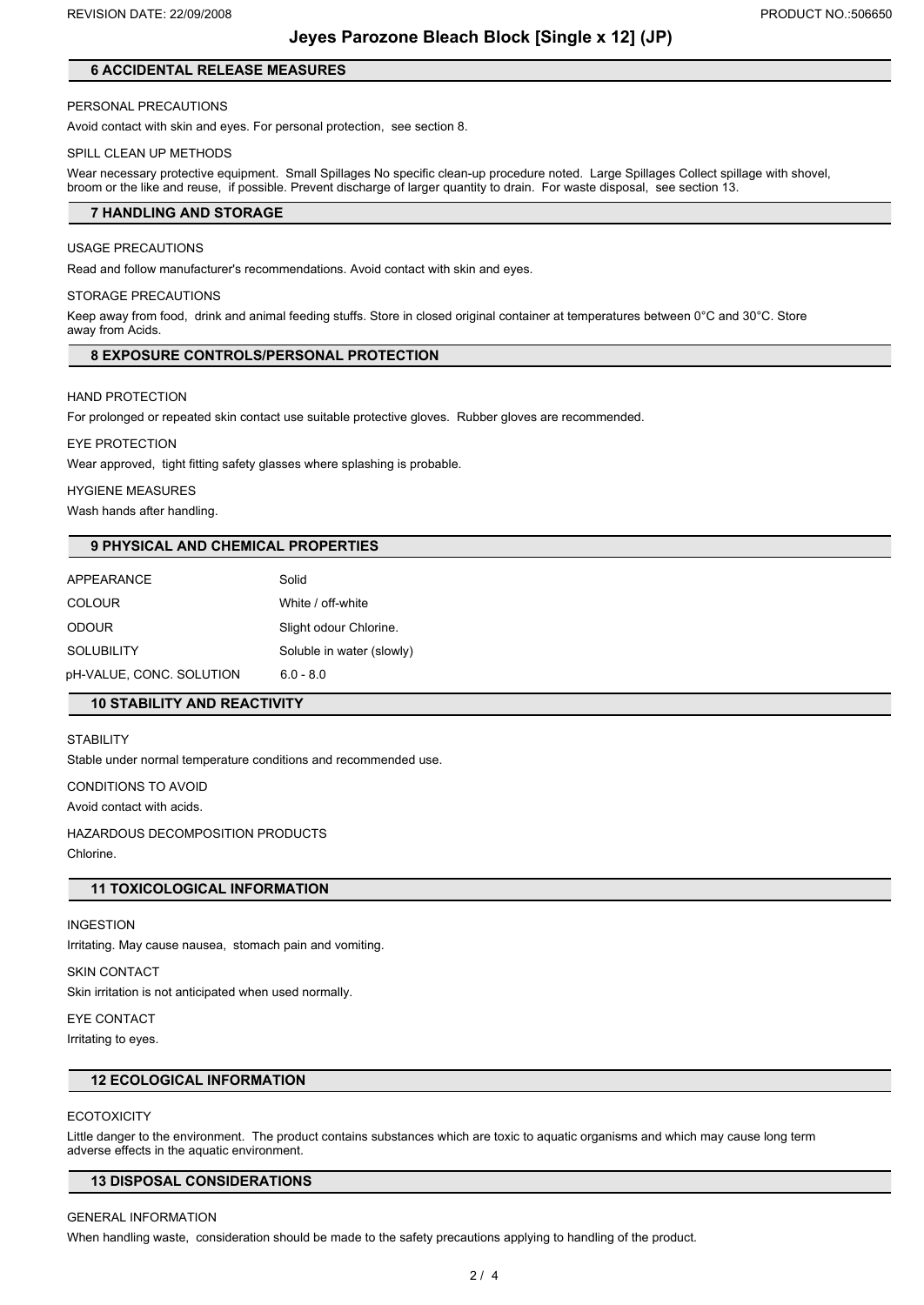## DISPOSAL METHODS

Dispose of waste and residues in accordance with local authority requirements.

## **14 TRANSPORT INFORMATION**

GENERAL The product is not covered by international regulation on the transport of dangerous goods (IMDG, IATA, ADR/RID).

### **15 REGULATORY INFORMATION**

LABELLING



RISK PHRASES

SAFETY PHRASES

| R36/38          | Irritating to eyes and skin.                                                                     |
|-----------------|--------------------------------------------------------------------------------------------------|
| S <sub>2</sub>  | Keep out of the reach of children                                                                |
| S24/25          | Avoid contact with skin and eyes.                                                                |
| S <sub>26</sub> | In case of contact with eyes, rinse immediately with plenty of water and seek medical<br>advice. |
| S <sub>28</sub> | After contact with skin, wash immediately with plenty of water.                                  |
| S46             | If swallowed, seek medical advice immediately and show this container or label.                  |
| P <sub>6</sub>  | Warning! Do not use together with other products. May release dangerous gases<br>(chlorine).     |

#### EU DIRECTIVES

Dangerous Preparations Directive 1999/45/EC.

System of specific information relating to Dangerous Preparations. 2001/58/EC.

#### NATIONAL REGULATIONS

The Chemicals (Hazard Information and Packaging for Supply) Regulations 2002. No. 1689.

The surfactant(s) contained in this preparation complies(comply) with the biodegradability criteria as laid down in Regulation (EC) No.648/2004 on detergents. Data to support this assertion are held at the disposal of the competent authorities of the Member States and will be made available to them, at their direct request or at the request of a detergent manufacturer.

#### **16 OTHER INFORMATION**

GENERAL INFORMATION

- FOR PROFESSIONAL USE ONLY -

NOTE: THE RISK PHRASES SHOWN BELOW RELATE TO THE INDIVIDUAL RAW MATERIALS IN THE PRODUCT (from section 3), AND NOT THE CLASSIFICATION OF THE PRODUCT ITSELF (this can be found in section 15) A risk assessment for small quantity under clause 8(10) of CHIP3 to allow a derogation from environmental labelling (N:R51/53) for supply in the UK has been carried out. INFORMATION SOURCES

Information from our suppliers and CESIO concerning the classification of Sodium Alkylarylsulphonate in Section 3 is as follows: In preparations containing less than 50% active material, the classification is Xi Irritant with the risk phrase R36/38 Irritating to eyes and skin

REVISION COMMENTS

Change to section 1

ISSUED BY

Michelle Smith

REVISION DATE 22/09/2008

REV. NO./REPL. SDS GENERATED 3 - 21/09/2006